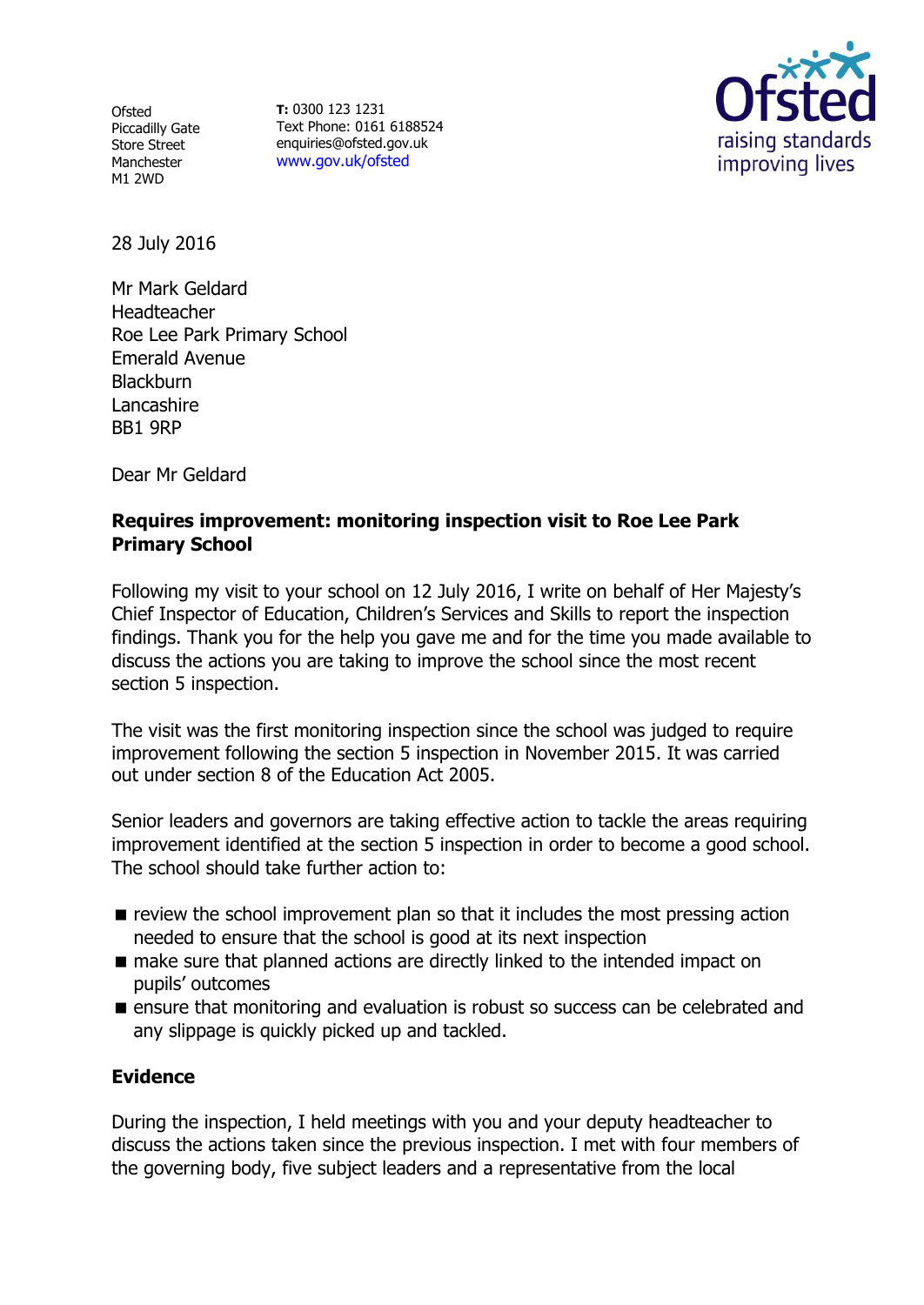

authority. I chatted with a group of six Year 5 pupils to gain their views on the school. You and your deputy headteacher accompanied me on a tour of the classrooms during which we looked at a variety of pupils' books. I looked at a sample of early years children's written work. I evaluated the school's improvement plan, records relating to pupils' achievement, your checks on the quality of teaching and looked at the minutes from governing body meetings.

### **Context**

Since the previous inspection, there have been few changes in the school. A teacher from the Reception year is on long-term sickness leave. You have moved the teacher from Nursery to cover this class while the Nursery class is covered by existing staff. One new governor has been appointed to the governing body. On the day of this inspection, most Year 6 pupils were visiting their secondary schools.

# **Main findings**

The findings from the November inspection were, although not totally unexpected, still a shock to you and members of the school community. Nevertheless, you, your staff and governors responded decisively. You met with parents to explain the inspection outcomes and reassured them that strong action would be taken to move the school to good as soon as possible. This calmed fears and you gained the respect of the parents, who are extremely supportive.

Together with governors and the local authority, you swiftly produced an action plan to guide all involved in tackling the weaknesses found at the inspection. Staff 'pinned their colours to the mast', showing their determination to make Roe Lee a good school and improve outcomes for all pupils. You work as a team and morale is much higher as you witness the dividends of your hard work.

You, your deputy headteacher and subject leaders for English and mathematics have successfully improved the quality of teaching and learning. You have been expertly supported by colleagues from the teaching school. You know the strengths of each member of your team and provided a programme of focused training activities, strengthening specific aspects of practice. You have shared the strong practice in the school with all teachers so that they can see what pupils at Roe Lee can achieve. Staff have visited other local schools to observe outstanding practice. The deputy headteacher has coached teachers to build their confidence, providing guidance on planning activities which are based on what pupils already know and understand. Teachers appreciate these training opportunities, resulting in improved confidence and raised expectations for themselves and their pupils. You notice that teachers are talking to each other more enthusiastically as they reflect on what works and what needs to improve in order for their pupils to make good progress.

You are reaping the benefits of this array of training activities as teachers' subject knowledge is deeper and pupils are learning faster. For example, during my visit I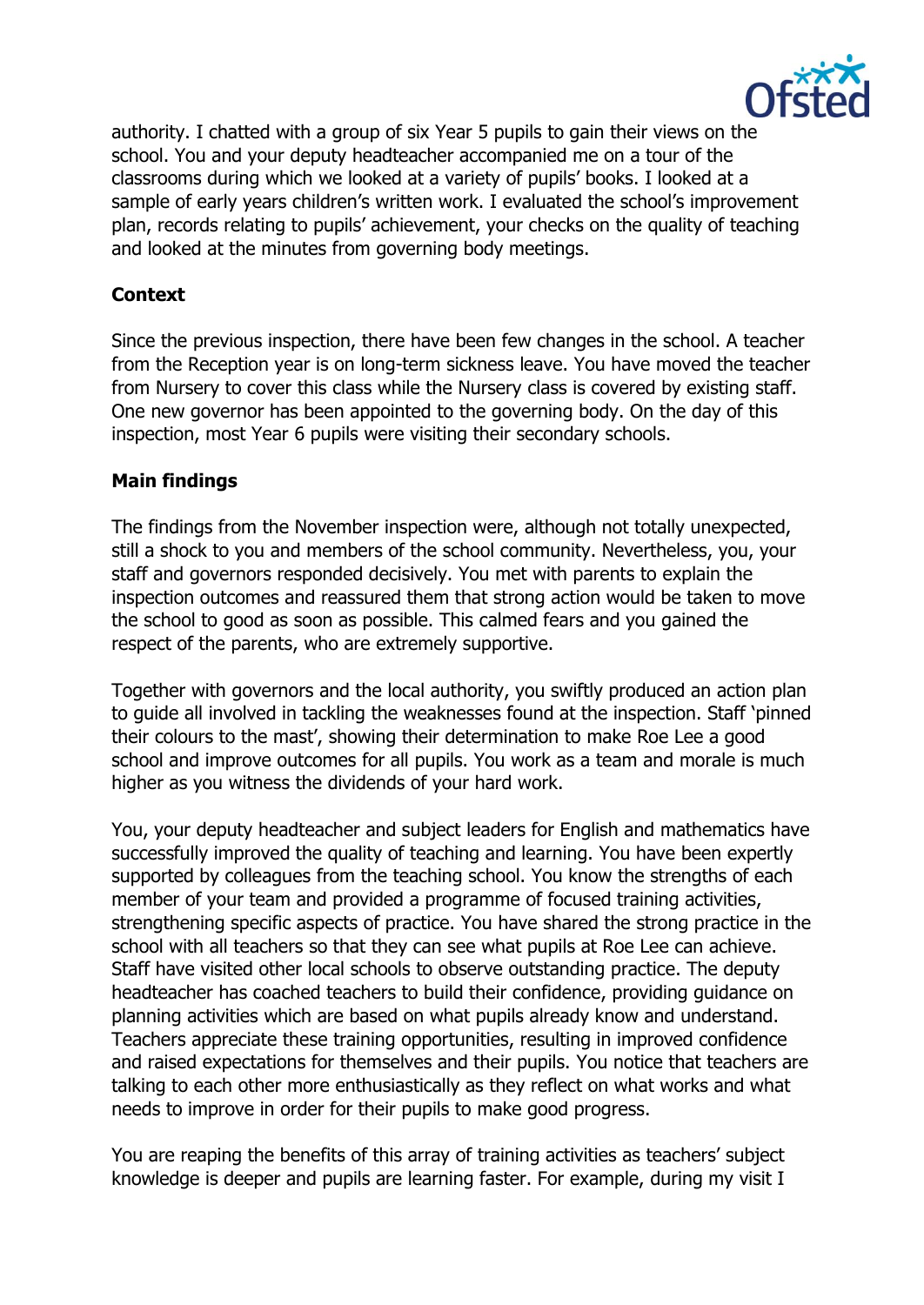

noticed pupils persevering in solving problems by using reasoning techniques and appropriate resources as teachers used well-chosen questions to guide logical thinking. Similarly, I observed pupils reading carefully and understanding the plot. Scrutiny of pupils' books shows that the work teachers set for them is increasingly matched to their levels of ability. Pupils consider that the work has got harder, challenges them to think and is fun.

Results of the 2016 tests and assessments for pupils in Year 2 and Year 6 cannot be compared to previous years due to the change in the method of testing. However, unvalidated results show that about a quarter of pupils in Year 2 gained above the expected level in reading and mathematics. Likewise, higher than average proportions of pupils in Year 6 gained the expected level in reading and mathematics. Work in pupils' books and your own tracking points to a better picture for pupils in each class and in each subject as they make quicker progress.

Pupils' skills in writing are starting to gather momentum. Teachers' subject knowledge has strengthened so they are more competent at teaching writing. Daily grammar sessions provide intense learning and the use of check-up tests makes sure that pupils do not fall behind. A weekly spelling lesson extends pupils' vocabulary and reinforces familiar key words. Parents support pupils through the use of grammar books which are completed at home. All in all, this more systematic approach to teaching writing is enabling pupils to build their technical skills while offering creative opportunities to write in different subjects. This focus on developing basic skills has paid off, with a significant proportion of Year 6 pupils gaining above the expected standard in grammar, punctuation and spelling in the 2016 assessments. However, the proportions of pupils in Year 2 and Year 6 gaining success in the writing assessment still fall short of the expected standard. Leaders recognise that to build pupils' resilience and creativity in writing, pupils need even more chances to write at length.

Through effective use of external advice from consultants, staff in the early years have created stimulating and attractive classrooms. Displays show that children's work is valued and this increases their self-esteem and confidence. Resources are arranged so that children can get to them readily and so extend their interests. Each area has opportunities for children to write and record their thinking. The outdoor area has been reorganised so again children have chances to extend their learning by using resources which interest them. Leaders acknowledge that there is still some work to do to include resources and experiences which will extend children's mathematical knowledge and skills. Staff get involved in activities and talk to children so that they can extend children's vocabulary. Children's books show that they are making good progress and most-able children are challenged.

You know that previous gaps in pupils' knowledge, understanding and skills built up from an early age and widened as pupils moved through the school. You have taken swift action to make sure that younger pupils do not start to fall behind. Outcomes for younger pupils are to be celebrated. Results at the end of the early years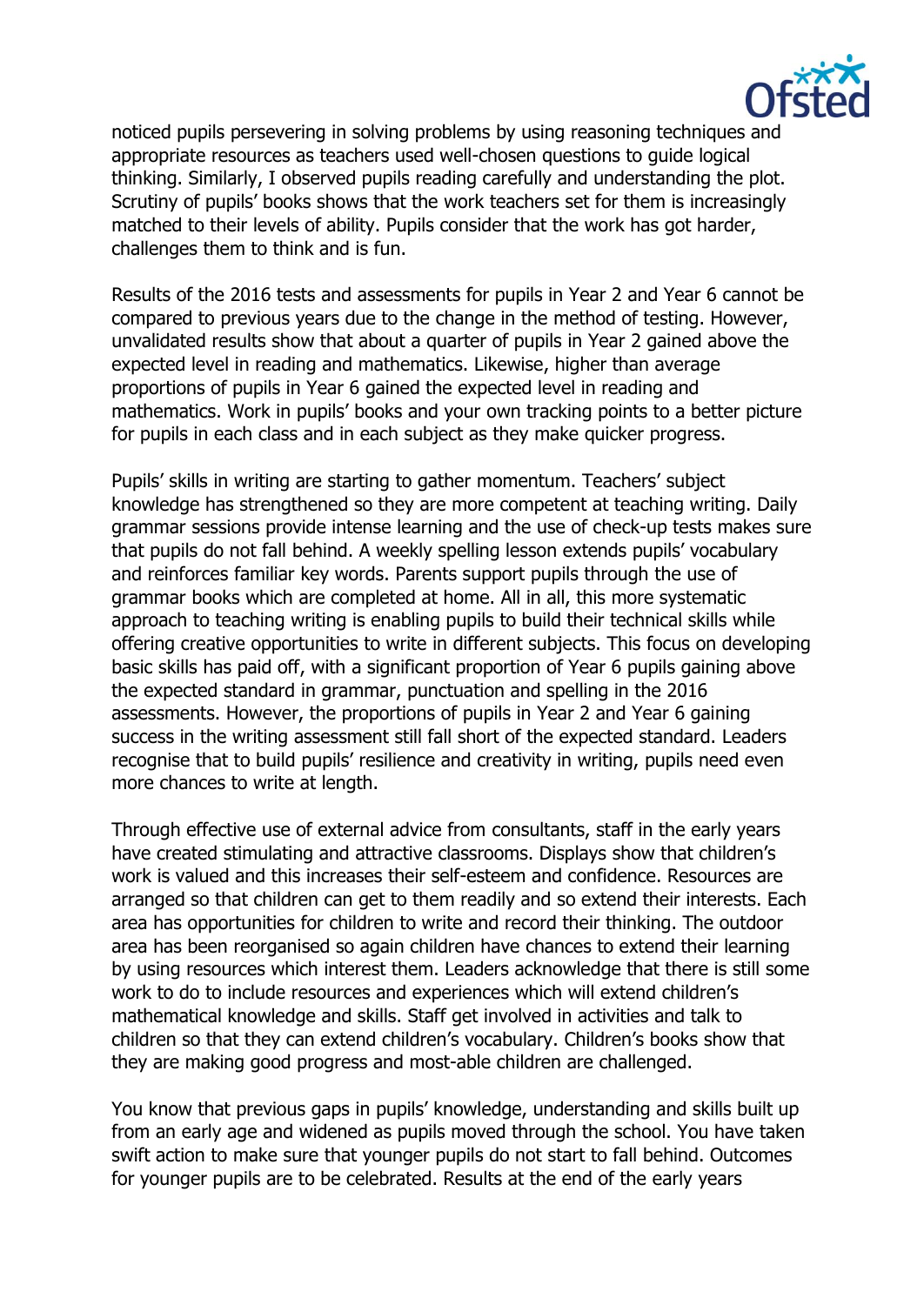

foundation stage have increased by 10 percentage points this year, continuing the line of improvement. The scores for the checks on Year 1 pupils' understanding of sounds and letters have increased significantly so that they are in line with the 2015 average. These are improvements since the previous inspection and bode well for the future, as they are stronger foundations on which other teachers can build.

You are more robust than in the past at checking that ideas introduced are carried out in the classrooms. You introduced a system for assessment and tracking progress which gives you clear information on pupils' achievement. Consequently, you provide enhanced learning for most-able pupils and support those at risk of falling behind. You streamlined the array of programmes you used for support so that now you choose the exact support package to help an individual pupil. Through rigorous pupil progress meetings, checks on pupils' work, visits to classrooms, checks on planning and talking to pupils you have an accurate view of teaching. Teachers are in no doubt that they are held responsible for the progress of their pupils.

Several middle leaders received training from a neighbouring local authority officer on the role and responsibilities of a middle leader, which has clarified expectations. With the support of consultants and senior leaders, they have carried out checks on their subjects through visiting classrooms, checking pupils' work and talking to pupils. Consequently, they have a better understanding of the achievement of pupils in their subjects and what action needs to be taken next. They are ready to make a much stronger contribution to improvement and are enthusiastic about carrying this out.

You reviewed the school's marking policy. Pupils receive guidance on how to improve their work and appreciate comments and examples provided by teachers. A scrutiny of books on the learning walk we conducted showed several examples of such comments. Nevertheless, you want to refine it even more so that pupils can be given the appropriate feedback at the right time to help them to improve their work. Your Year 5 teacher led a small team to look at this aspect of the school's work. After researching other policies and discussing the rationale for marking, she has produced a policy to guide teachers in marking and giving feedback to pupils.

You, your staff and governors know what action is necessary to make sure that the school continues to improve. Planned action has guided school improvements so far. Now is the time to reflect on your successes and review the school improvement plan so that it includes the most pressing action needed to ensure that the school is good at its next inspection. Planned action needs to link directly to the effect it will have on pupils' outcomes. Similarly, the current plan lacks robust checks on planned action so you have no clear measure of the exact rate of progress the school is making towards good.

Ofsted may carry out further monitoring inspections and, where necessary, provide further support and challenge to the school until its next section 5 inspection.